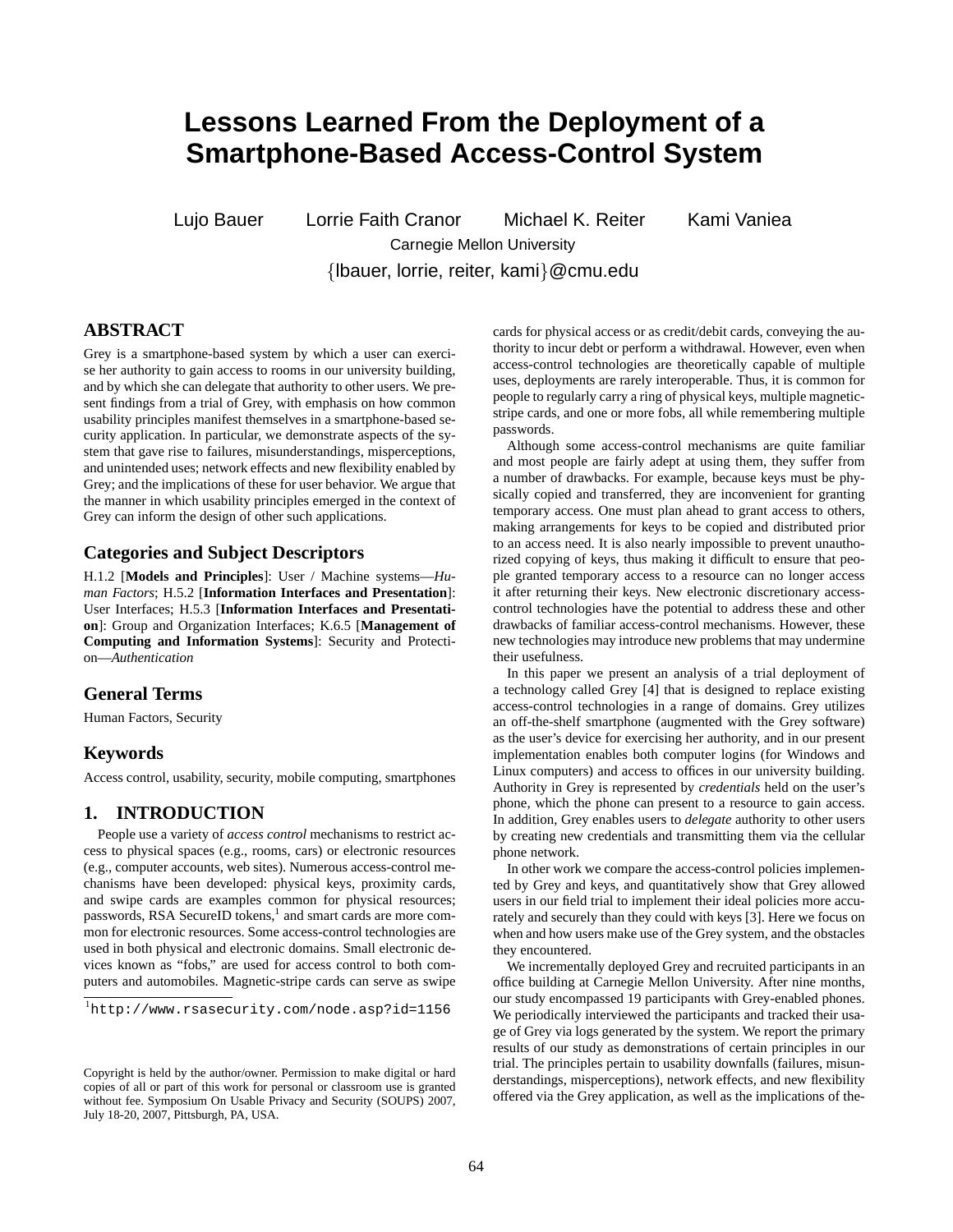

**Figure 1: Left: Main screen containing all the resources the phone knows about, clicking on a resource causes the phone to attempt to unlock it. Right: A user proactively creating a delegation.**

se for user behavior. While many of the principles themselves are generally held beliefs, how they emerged in our trial was in many cases unanticipated and illuminating. We thus believe these serve as useful lessons for those contemplating the deployment of a mobile application, particularly one on which users will depend for both security and access.

Our attention to smartphone-based applications is motivated by trends showing smartphones sustaining healthy market growth, e.g., a 75% increase in shipments worldwide from mid-2005 to mid-2006 [8]. Poised to inherit the existing cellular phone market, which has already reached vast worldwide penetration,<sup>2</sup> smartphones are likely to become the world's first truly ubiquitous computing device. We believe that the lessons learned from our trial elucidate some of the challenges facing the deployment of advanced applications on this platform, and thus can expedite the design of such applications for a broad user population.

## **2. BACKGROUND**

In this section we provide an overview of the Grey system and we discuss several attempts to evaluate the usability of access-control mechanisms.

#### **2.1 Grey**

Grey is a distributed access-control system that uses off-the-shelf smartphones to allow users to access and manage access to resources [4]. To be accessible by Grey, a physical resource, such as an office door, needs to be outfitted with a Bluetooth-enabled embedded computer and an electric strike. Unlike a system where all access-control policy is managed from a centralized location, Grey enables each user to delegate the authority they have to others, at their discretion. In this way, access-control policy is managed in a distributed fashion.

More specifically, each credential—which is a statement of authority (e.g., a delegation)—is expressed as a digitally signed certificate. Certificates are created and managed on phones; they are not stored in any central location. To access a resource, a Grey user instructs her phone to send to the resource, over Bluetooth, a set of credentials and a proof showing how that set of credentials fulfills the resource's access-control policy. This access-control policy contains a nonce to protect against replay attacks, and the resource informs the user of its policy at the beginning of each interaction. The credentials, the access-control policy, and the proof are specified in a formal logic. Additionally, the phone requires that a PIN

be entered before the phone can be used to exercise the user's authority, e.g., before accessing a resource or issuing a delegation. For convenience, the PIN needs to be entered periodically, rather than for every access. If the phone were lost or stolen it would only be usable until the PIN timed out. Although these and other details are important to ensure the soundness of the system, they do not directly affect the user experience so we will not discuss them further here.

In a typical access scenario (which is usually any but the first attempt to access a resource), a Grey user causes a resource to open by selecting the Grey application on her cell phone, and scrolling to and selecting the list item representing the resource she wants to access (as shown in Figure 2). One could imagine different ways of initiating each access, e.g., by pointing the phone at the door to be opened. Some of these alternate methods aren't feasible given the technological limitations of off-the-shelf smartphones. Also, requiring the user to select the resource to be accessed from a list has some benefits. For one, it is difficult to inadvertently cause a resource to be accessed; this is particularly relevant when, for example, the user could access any of the offices along a long corridor, but wishes to access only a specific one. Another ad-



**Figure 2: A Nokia N70 displaying the Grey resource list.**

vantage is that by clicking on a menu item it is possible to initiate an access when the user is not in close proximity to the resource. For example, some users initiate an office-door access as they leave the garage or enter the building, after which they put away their phones; when they reach Bluetooth range of the door (around 30 feet), the door simply unlocks. Finally, users who often access several resources in sequence can choose to have the entire sequence of accesses started by a single click, after which the phone will automatically access each resource in the sequence as the user approaches it. A common sequence is to unlock a perimeter door, then an office door, and then log into a computer.

A key feature made us choose Grey over other systems is its ability to support dynamic, end-user-based policy creation. Unlike smartcards, swipe cards, and RFID tags, which require that accesscontrol policy is centrally specified by an administrator, Grey allows end-users to create and modify policy as they see fit, as long as the new policy is consistent with the rights that the users have been granted. Specifically, Grey users can create and modify policy using their smartphones either proactively (Figure 1), by using the Grey address book or a wizard interface to assign rights to users with whom they have previously interacted, or reactively, in response to another user's access attempt that cannot succeed until that user is granted more authority. The typical ways of delegating authority are to (1) allow one-time access, (2) delegate only the authority to access a single resource, and (3) delegate all the authority possessed by a user. Grey supports the use of groups and roles. For example, Alice can group her students into a group called "Alice's students" to allow her to more easily give all of them access to her

<sup>&</sup>lt;sup>2</sup>The wireless phone market is projected to reach 3 billion connections by the end of 2007 [24].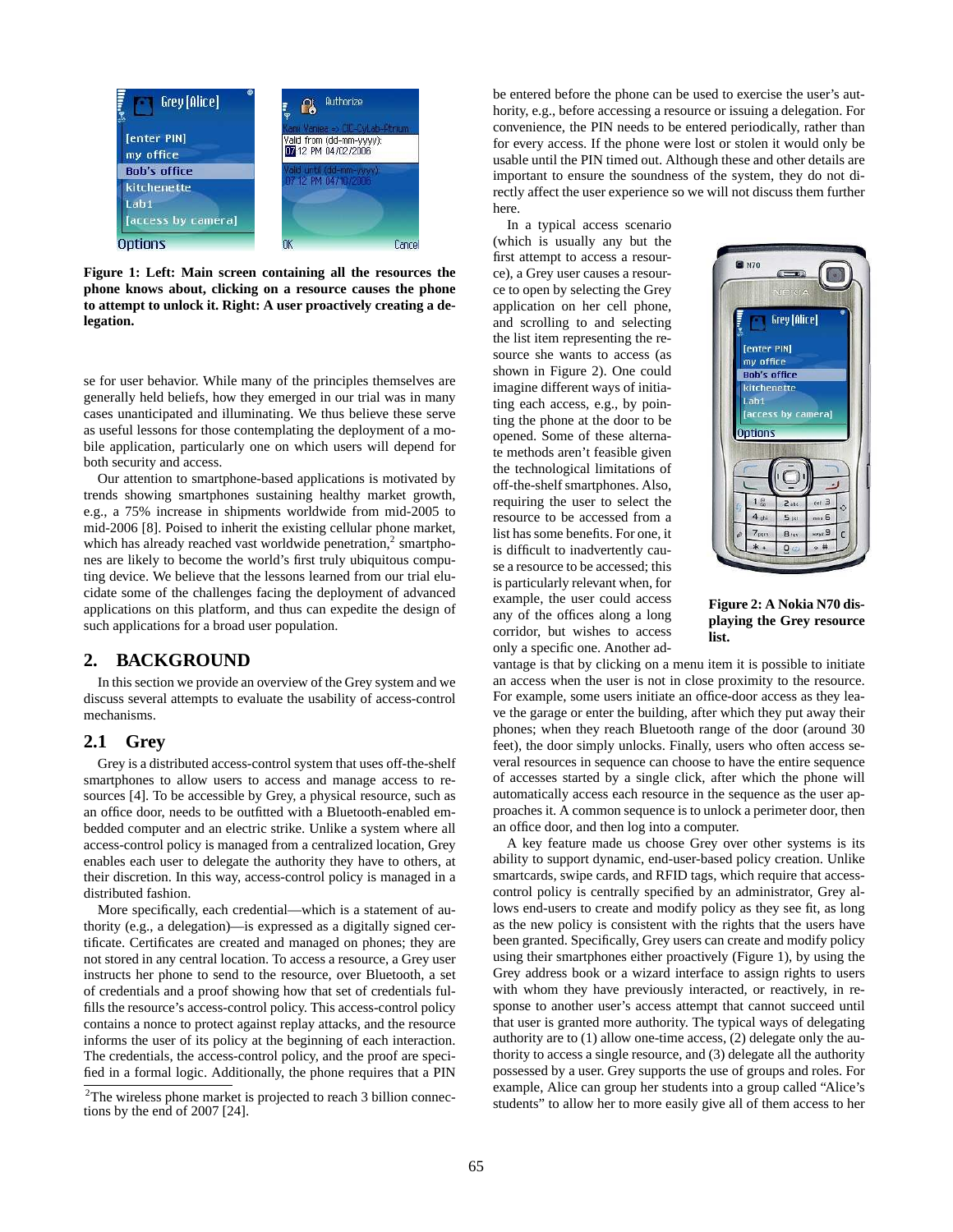lab. The type of delegation that conveys all authority is normally used only with groups and roles (e.g., Alice extends to each of her students all the rights encapsulated by "Alice's students," but would delegate her own rights more restrictively). Once created, delegations are transferred between users using the cell phone network.

To better understand a typical Grey reactive delegation, imagine that Alice needs to get into Bob's office. Alice selects the Grey application on her cell phone and selects Bob's office, as shown in Figure 2. Her phone then contacts an embedded computer governing access to Bob's door.<sup>3</sup> Since Alice's phone does not yet have sufficient credentials to access the door, her phone prompts her to ask someone for a delegation. Suppose Alice selects Bob and sends him a request for access to his office. Upon receiving this request on his phone, Bob can choose to give Alice either a short-lived credential valid for one access, or a more permanent delegation. In this way Bob can construct policies that allow him to grant access easily to multiple resources at once and to authorize an entire group of people for additional resources. Once Bob creates a delegation or denies the request, a message is returned to Alice's phone which either carries credentials enabling her to unlock the door or notifies Alice that Bob has denied her request.

It is not difficult to imagine that this kind of spur-of-the-moment policy-creation ability allows users a great deal more flexibility in forming their policies than is provided by most access-control systems. This flexibility may not always be appropriate (e.g., the policy at a military installation may purposefully not permit modification except by administrators), but when appropriate, such as in university environments where end-users often have rapidly changing information access needs, it can be very convenient [13]. Although the technologies that underlie Grey are not the only way to achieve this flexibility, any end-user-based system that allows dynamic policy creation will need devices with displays, keypads, and the ability to communicate with infrastructure, and is thus likely to encounter user-interface and usability issues similar to the ones we discuss in this paper.

#### **2.2 Related Work**

The area of usable security is still a relatively new field of research. While security administrators may be well versed in security, end users do not have the technical experience necessary to make complicated security decisions [1,12,26]. When forced to make such decisions or to work under cumbersome security policies put in place by administrators, users tend to make poor decisions or even find ways to circumvent the system [1]. Thus end users can easily become the weakest link in a secure system.

Only a few published studies have examined the usability of authentication tokens such as smart cards or key fobs. One study found that most authentication tokens are not very usable, and those that are more usable tend to be less secure [7]. Another study found that seemingly simple authentication tokens can be difficult to use in practice. For example, smart card users often required several attempts to figure out which way to insert the card into the reader [23]. These studies look at the usability of authentication tokens themselves but do not consider how these tokens or the rights they convey are created or distributed between users.

There has been some work on user-interface design related to distributed access control for file systems. Cao showed that standard access-control list (ACL) interfaces had a high failure rate, despite users expressing confidence that they had manipulated the ACLs accurately [9]. Other studies showed that low levels of feedback in many access-control systems make it difficult for users to



**Figure 3: Floor plan of the 2nd floor of the office building. Greyenabled doors used in this study are circled. Arrow points to kitchenette door.**

understand what is wrong and what needs to be changed [19, 21]. Users also have difficulty understanding how different policies interact; for example, when a group is granted access to a resource but an individual who is a member of that group is denied access [21]. These studies look at how users build and manipulate access-control polices. However, they don't take into account the restrictions imposed by small screens or other factors unique to mobile devices.

Several studies have investigated the usability of PGP and public key cryptography. Users have difficulty understanding the concept of certificates and public/private key pairs and as a result have difficulty doing such simple tasks as signing and encrypting email, let alone verifying the authenticity of a message [14,26]. However, even when users understand how to use an encryption tool, they may fail to use it due to social concerns such as the fear of being perceived as paranoid [15]. The difficulty users have understanding public key cryptography concepts is relevant to our study of Grey; however, these studies focused primarily on the use of cryptography to secure and authenticate email.

There are several proposed distributed systems that use portable devices to control access to physical spaces [6, 27]. However, as far as we know this is the first published usability study of such a system.

#### **3. METHODOLOGY AND DATA**

To determine the reasons for users' acceptance or rejection of Grey, we conducted a user study in which we observed a group of users as they transitioned from a security system based on keys to one based on Grey. We conducted interviews, logged Grey usage, and videotaped certain activities.

#### **3.1 Environment**

The study was conducted in an office building at Carnegie Mellon University. Over three dozen doors were connected to computers embedded in nearby walls. Each computer was able to communicate with the phones and to lock or unlock the door. The Grey phones and doors were set up to log all Grey-related activity.

The second floor of the building includes a large workspace that is locked after 6 P.M. and on weekends. The workspace has five perimeter doors, all of which were Grey-enabled. Inside the perimeter is a common area with a large number of cubicles for students and staff. On the edge of the common area are offices, labs, and storage

<sup>&</sup>lt;sup>3</sup>In our present deployment, this is a computer embedded in the wall that controls the electric strike on Bob's door.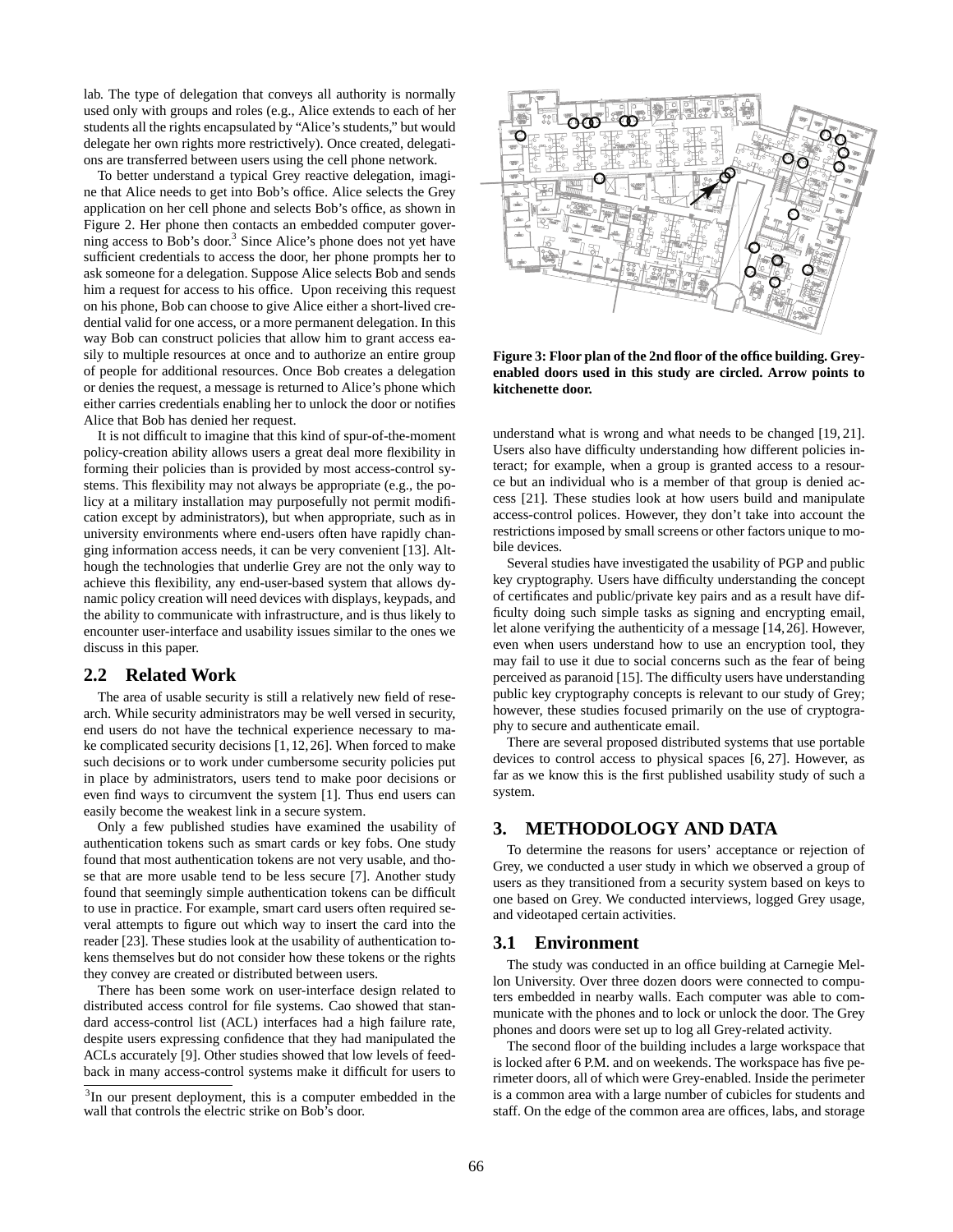rooms used primarily by faculty and staff. We Grey-enabled 11 of the offices, two storage closets, one conference room, and one lab. In addition, we Grey-enabled a large machine room located on the first floor of the building. Several other doors in the building were Grey-enabled, but were not used in the course of this study. One of the perimeter doors can be unlocked only using Grey, while all the other Grey-enabled doors can also be unlocked using traditional keys.

## **3.2 Users**

In January 2006 we began distributing Nokia N70 smartphones (shown in Figure 2) with Grey software installed. The users who received Grey phones were selected from faculty, staff, and students who either had a desk in the office building or had a regular need to access Grey-protected areas. The number of potential participants was limited in part by the willingness of users to switch to a phone that would support Grey. Similarly, many potential participants were turned away because they worked in buildings in which it would have been difficult to outfit offices with Grey. We tried to select users who were in working groups with other Grey users to maximize the usefulness of Grey.

We initially handed out Grey phones to only a few users. As the system became more stable and usable we increased the number of users incrementally. By the end of June 2006 we had 19 Grey users participating in our study. At the time of this writing all study participants had been using Grey for at least three months. One additional user participated briefly before dropping out of the study. In addition, Grey is used actively by the four authors of this paper and five other Grey project members.

The 19 Grey users participating in the study include 6 computer science and engineering faculty members, 9 computer science and engineering graduate students, 3 technical staff members, and 1 administrative staff member. 16 are male and 3 are female. To preserve privacy we refer to Grey users by fictitious names.

#### **3.3 Procedure**

Before giving a Grey phone to users we conducted an initial interview that explored their current security practices and how they managed their physical security in the office setting. The purpose of this interview was to understand the users' current work practices and concerns as they related to office security. If a user did not have an office we asked about other locations, such as their home. The primary focus of this study was to understand how users managed their own security.

Each user was then given a Grey phone and basic instruction on how to use it. We showed them how to open a door and request access from another person. We also informed them that if they became too frustrated at any time or if Grey failed to work it was perfectly acceptable to unlock a Grey-enabled door with a key.

After one month each user was interviewed again with the goal of understanding their initial use of Grey. This interview explored the user's use or lack of use of Grey's features as well as problems they encountered. We also asked how and why each user made use of Grey's delegation capabilities.

For the remainder of the study we interviewed each user every four to eight weeks, depending on user availability and activity. Interesting events, such as delegations, happen rarely so we used log data to determine when to schedule interviews. During these interviews we asked questions to determine how each user's interactions with and attitudes about Grey were changing over time. We also asked them about any changes they made to their access-control policies.



**Figure 4: Diagram of the kitchen area where the timing study was performed. The camera was set up so that it captured the door and as much of the rest of the kitchen as possible.**

All interviews were conducted at the participant's desk or in a nearby conference room. We wanted to make the interviews as contextual as possible and encouraged participants to show us artifacts such as their key chains or the contents of filing cabinets. Additionally, all interviews were audio recorded for later reference.

#### **3.4 Videotaping**

As a sub-study within our larger usability study of Grey, for two weeks we videotaped users unlocking a single highly trafficked perimeter door to better understand the differences between the way Grey and key users open a door. This door (shown in Figure 4) was located near a kitchenette and restrooms that were outside the locked workspace. People regularly used this door to return to the workspace after visiting the kitchenette, restroom, or other areas of the building.

The camera was set up 20 feet from the door in order to give it the maximum viewing range possible. People entering the kitchen from the hallway entered the camera's range approximately 14 feet from the door. People who entered through the Grey-enabled door and made use of the kitchenette remained within the camera's range until they left.

Key users were recruited by sending out a general email notifying them about the study and by asking them to participate as they passed through the door. During the study we turned off the camera when those who declined to participate accessed the door.

We videotaped door accesses for two hours every evening for two weeks. A total of 18 users were taped. Five Grey users accessed the door a total of 17 times and 17 key users accessed the door a total of 53 times. Some Grey users accessed the door with both keys and phones.

## **3.5 Videotaping Coding**

In order to make our observations of key and Grey accesses comparable we picked several events that were logically similar in both processes. The events and the average times between them are shown in Figure 5. *Getting token* is when the user reaches for their phone or keys. *Stop at door* is when the participant stops in front of the door or when he approaches within arms reach of the door and significantly slows his speed. *Door opened* is when the door is unlatched and pulled forward and *door closed* is when the door closes again and the latch clicks into place.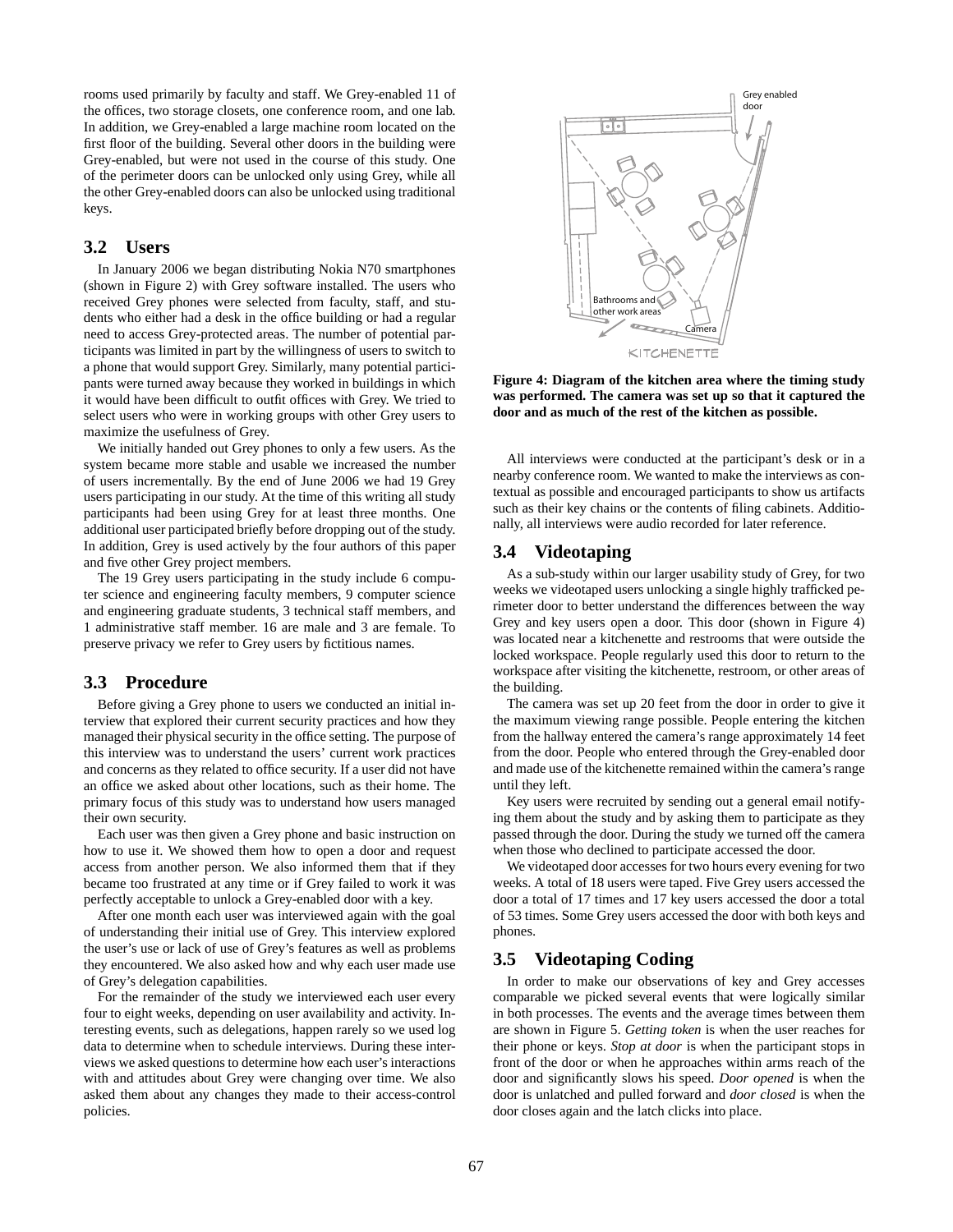The events don't necessarily occur in the order listed above. For example, a person may stop in front of the door before reaching for his keys. In this case we included the time between reaching for the key and getting it as between the get-token and stop-at-door events. However, we only recorded six cases of this and it had minimal impact on our results.

## **3.6 Data**

The study lasted for one year. During that time our logs recorded 19,500 Grey access attempts and 236,900 total door accesses including both ingress and egress. While monitoring the kitchenette door we videotaped 70 accesses, 17 of which involved Grey. Finally, we audio recorded approximately 30 hours of interview data.

Individual users made frequent use of Grey. When users made use of the system<sup>4</sup> they averaged 12 access attempts per week. This ranged from heavy users who averaged 35 accesses a week to light users who only used the system a few times a month. Since the perimeter doors were unlocked during business hours users with offices used Grey significantly more often. Five of the users accessed their offices almost exclusively with Grey. Three users gave away their keys because they had no longer needed them. Most participants' use of Grey remained relatively stable over the course of the study.

Each phone maintains a list of the resources (e.g., office doors) that it has been used to access, so that those same resources can be conveniently accessed in the future with a single click. The average number of resources on a given user's list was 7.4, with a maximum of 15 and a minimum of 2.

The Grey application on each phone also contains a Grey address book which contains the names, numbers, and public keys of other Grey users. Address-book entries represent users to whom access can be delegated and who can be asked to facilitate an access. An address book can be populated with entries via, e.g., a phone-tophone business card exchange. Users in our study had an average of 5.7 other users listed in their address book with a minimum of 3 and a maximum of 11.

Of the 19 users who began the study, 18 are still actively using the system despite being given the option to stop at any time. The remaining person has kept the system on his door but doesn't use the system for opening doors. A user whose office is located in another building even offered to pay to have the system installed on his office door. Several other users expressed interest in having such a system installed in their home.

#### **4. LESSONS LEARNED**

After collecting and analyzing the results from the interviews, logs and videotapes we found several different reasons why users rejected or accepted the new technology. Each reason is an instance of a more general principle that manifested itself in our system in a specific and sometimes unexpected way. We detail these principles and how they applied to Grey in this section, and from each we attempt to draw lessons to aid in the design of other access-control technologies as well as smartphone and mobile-device applications in other domains.

**Principle 1:** *Perceived speed and convenience are critical to user satisfaction and acceptance.*

The designers of access-control systems typically focus on the security properties of such systems and their ability to support a variety of access policies. However, we observed that end users tend to be most concerned about how convenient they are to use. There are many examples of end users of widely used access-control technologies readily sacrificing security for convenience. For example, it is well known that users often write their passwords on post-it notes and stick them to their computer monitors. Other users are more inventive: a good example is the user who pointed a webcam at his fob and published the image online so he would not have to carry the fob around.<sup>5</sup>

The Grey users in our study never raised any concerns about the ability of Grey to provide adequate security. However, we received many complaints about the speed and convenience of accessing resources with Grey, and we observed users sacrificing security for convenience. This was an especially interesting observation given that many of our users do research in the computer security area.

The following anecdote illustrates how some Grey users sacrificed security for convenience. One evening we observed a Grey user taking a magazine off a nearby magazine rack and placing it in the doorway of a perimeter door to prevent it from locking when he left the workspace briefly. When asked about the incident he pointed out that the clothing he was wearing at the time had no pockets making it inconvenient to carry any objects. He also pointed out the relative insecurity of the perimeter doors, noting that pizza delivery guys easily gain access to the locked workspace on a regular basis. Given this reasoning, we expect this Grey user probably behaved in a similar way when he was using keys. Both Grey and keys require that users carry a physical token that can be inconvenient to carry, and neither approach addresses the problem of users who don't respect the security policy for a shared resource (in this case the policy that the perimeter doors are supposed to be kept locked after 6 P.M.).

We began receiving complaints about the speed of Grey shortly after distributing the first set of Grey phones to users. Five out of eight initial users told us that they thought Grey was slower than their keys when we interviewed them a month after they received their phones.

We analyzed 335 door accesses in our log files and found that with Grey it took an average of 6.6 seconds (standard deviation of 1.7) from the time the phone first sent a request to the moment the door unlocked. This latency seemed acceptable since initial rough measurements indicated that keys were approximately as slow to use, and we anticipated that with Grey users would attempt to unlock the door while they were walking toward it. In order to understand why some users were dissatisfied with the speed of unlocking doors with Grey, we wanted to observe not only how long an entire access took, but also how long within that time it took for our users to interact with the system, as the effective speed of an accesscontrol system is highly dependent on how users manipulate their access-control tokens [23]. Therefore, we used a video camera to record both key and Grey users accessing a highly trafficked door, as discussed in Sections 3.4 and 3.5.

The results of our observations are summarized in Figure 5. Briefly, opening a door (measured from the time a user reached for his keys or phone to the closing of the door after the user walked through) took roughly the same amount of time using Grey or keys, and parts of the process actually took less time with Grey. The time difference between keys and Grey for each of the three steps, selecting access token, unlocking door, and going through door, is statistically significant. How, then, to explain our users' impression that Grey was slow? Our analysis of the videotaped door accesses revealed a difference in how time was spent between key and

<sup>&</sup>lt;sup>4</sup>We are excluding weeks when the user made no use of the system. Events such as conferences, vacation and holidays caused our users to be absent at unpredictable times and therefore unable to use the system.

<sup>5</sup>http://fob.webhop.net/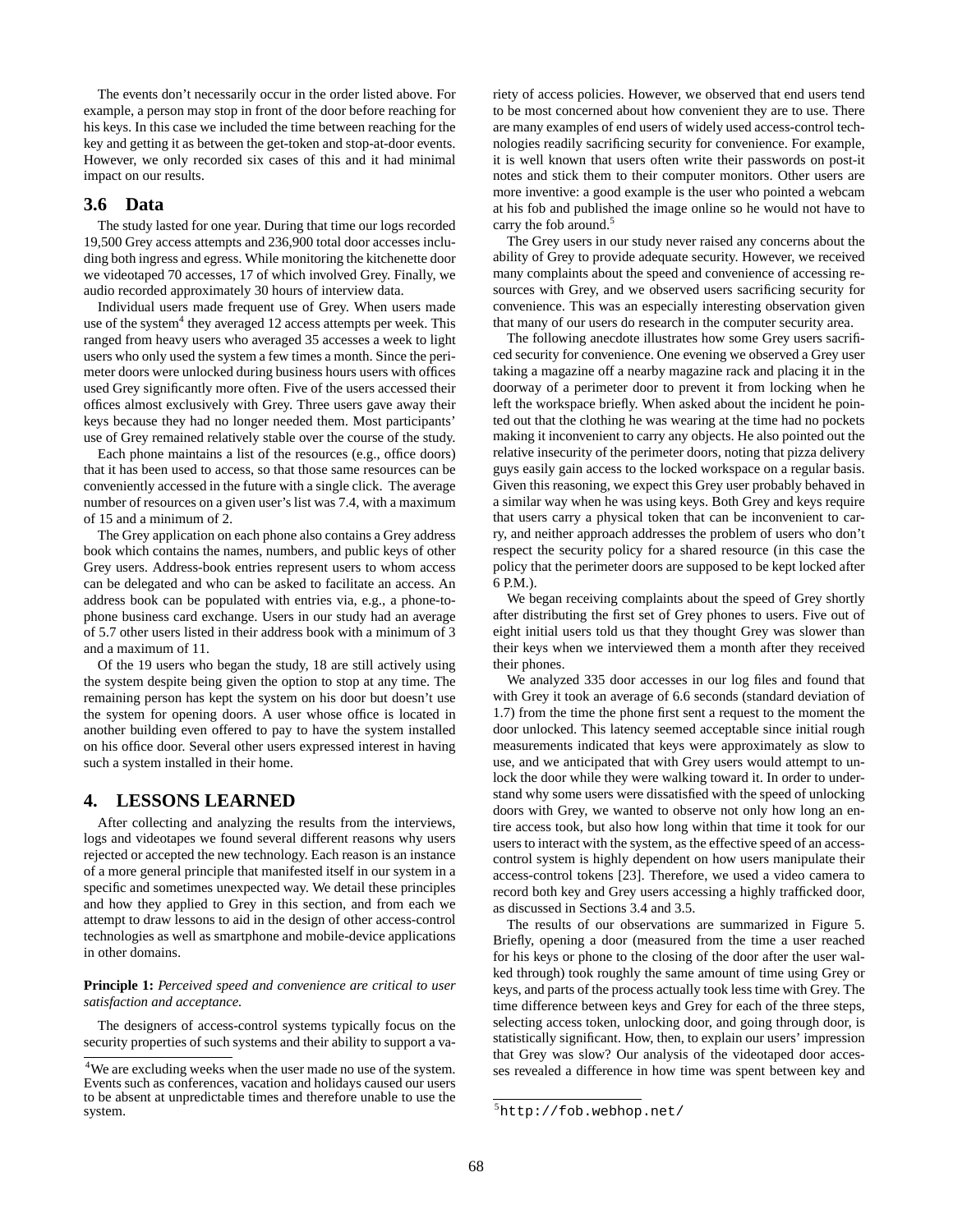

**Figure 5: Average door access times for key and Grey users who fetched their key (18 accesses) or phone (7 accesses) in sight of the camera. Most notable is that Grey users spend more time waiting in front of the door but less time moving through it.**

Grey users. Key users were always active while accessing the door; they were either finding, inserting, or removing their keys and never spent any time just standing and waiting. In contrast, Grey users only had to push a button and wait so they spent more of their time idle. In fact, Grey users spent an average of 2.9 seconds idly waiting outside the door, a time well above the point at which users begin to notice a delay. Nielsen explains that there are three time limits for human perception of system response time. A delay of 0.1 seconds or less will not be noticed; if the delay is under a second the users will notice but will not break their flow of thoughts; and, finally, any delay longer than 10 seconds risks loosing the user's attention. [22].

Additionally, much of the time savings experienced by Grey users happened after the door was already opened. Grey users spent an average of 3.8 seconds going through the door compared with the 5.7 seconds experienced by key users (this is a statistically significant difference). Since the users' goal is unlocking the door, we hypothesize that users using keys do not perceive this extra time since their task, unlocking the door, has already been completed.

Human reaction to system response time is a well studied topic in HCI [17, 18, 22, 25]. Human perception of time is very different from clock time [16]. Users perceive "busytime when they are engaged in a task as taking less time than waiting for the system to do something. Users also do not notice the passage of time when they are engaged in high-level cognitive functions. For example, Tognazzini described user testing of the Apple Human Interface in which most users reported that keyboard shortcuts were faster than using a mouse, when in fact the opposite was true. Tognazzini attributed this to the fact that remembering the abstract symbols associated with a keyboard shortcut is a high-level cognitive function, while moving a mouse and selecting a menu item is not. Thus users were unaware of the time they spent remembering the shortcuts, but were keenly aware of the time they spent moving the mouse [25].

Another factor may be the social awkwardness associated with waiting in front of a locked door. Logan tells us how opening a door with Grey can be frustrating. Since some doors in the building are made of glass it is possible for those inside to watch someone outside trying to get in. Logan points out how this can be embarrassing when he has to wait for the door to unlock.

I yank on the door and am very surprised [that it is locked] for a couple seconds and then I find myself standing outside and everybody inside is looking at me standing outside while I am trying to futz with my phone and open the stupid door.

We observed that many key users have gotten into the habit of pre-fetching their keys before they reach the door. Out of 30 videotaped accesses where the key user appeared from somewhere outside the camera's range (i.e., they did not use kitchen facilities or stop to talk to someone within the camera's range before unlocking the door) 26 showed the key user entering the camera range with their keys already in hand. In fact, many users seemed to have optimized their key-rings to accommodate finding the correct key quickly and easily while walking. Out of 20 participants interviewed 9 organized their key rings so they could quickly locate keys without needing to look at them.

Thomas explained how he was able to find his keys in his pocket with little to no effort.

There is no attention paid to keys. I mean, at this point I can generally, especially with my house key and my car key, there is like a better than 70% chance that if I want one of those keys I just like dig into my pocket and grab it out and I will actually have that key in my hand, um, just from feel of it.

With so many users pre-fetching keys it is our hope that with practice Grey users would learn to do something similar. And, in fact, in later interviews users began discussing how they had learned the exact place to contact the door so that it opened with a "satisfying click" as soon as they arrived. (A Grey phone can begin its dialog with a door as soon as it is within Bluetooth communication range.) Anthony explains how Grey is faster using this approach but only if he remembers to select the door in time so that all the access time occurs while he is walking.

I could push the button while I was walking down the hall so it was open by the time I got here. Um, so as long as I remembered to get the phone out and push the button it was faster.

After receiving a number of complaints from users about the speed of Grey, we made some changes in the Grey software to improve performance. We were able to reduce the amount of time it typically takes the door to unlock by 2 seconds. Since Grey users waited in front of the door for an average of 2.9 seconds, this was a significant improvement in the user experience.

We interviewed Anthony shortly after updating Grey to the new, faster version.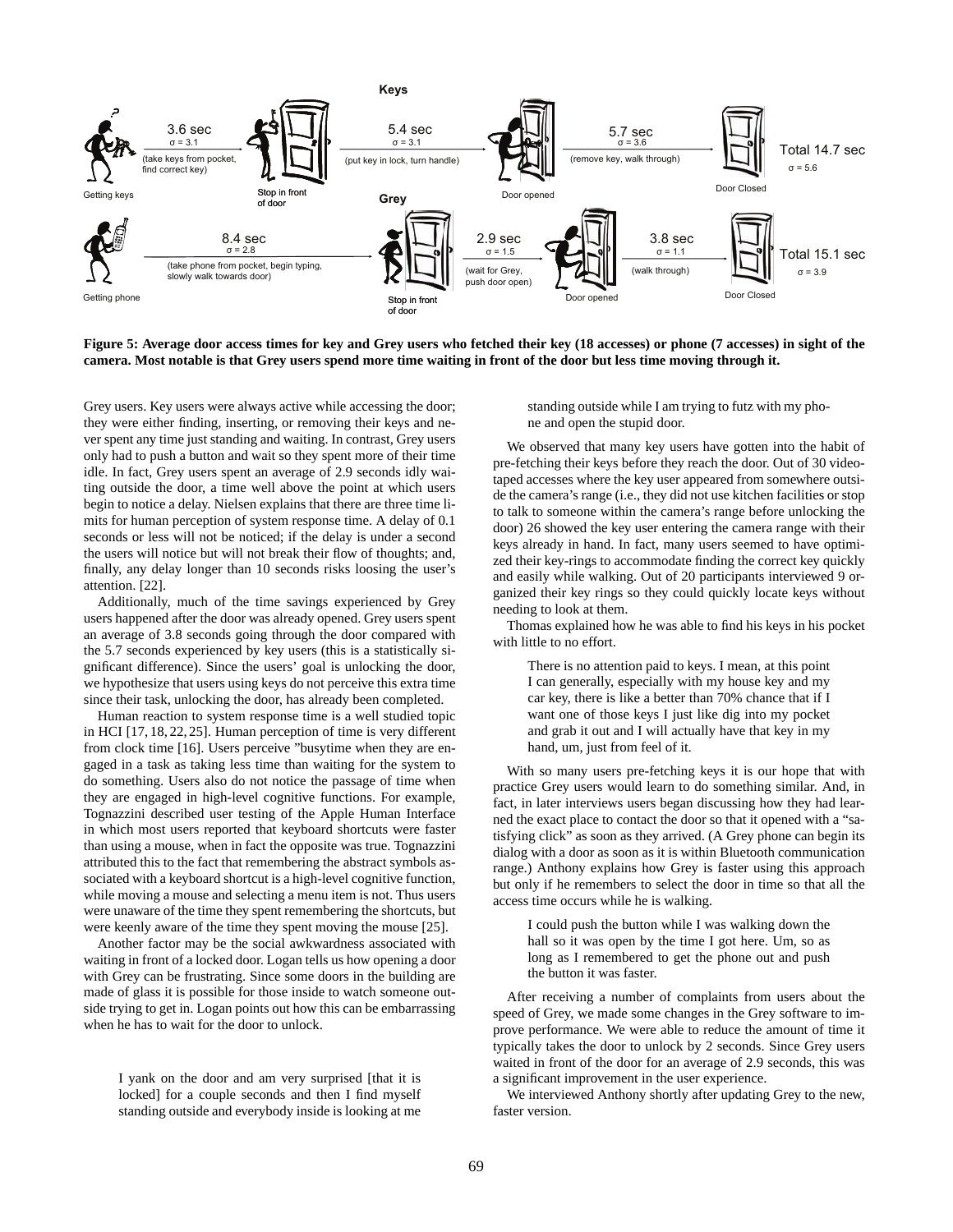I don't know what the new timing is now but it is fast, it's faster than keys now.

Users want to access doors very quickly without having to think about what they are doing. Key users have perfected their technique over time by re-organizing their key ring and training themselves to use keys quickly with little concentration. Grey users can similarly benefit from optimizing their Grey usage by activating Grey before arriving at a door. Activating Grey early means less time spent standing around.

Our field study confirmed that users are often more concerned about speed and convenience than they are about security, even when using a security technology. This is likely related to the fact that security is a secondary task for most people [1]. It is critical that security-related technologies that require end-user interaction be convenient to use so that legitimate users do not try to circumvent them.

A more surprising observation was that Grey users perceived time spent waiting for Grey to open a door as significantly longer than time spent manipulating keys—even when the actual time usually differed by less than a second. One reason for this is that people don't notice how long it takes them to manipulate their keys because they are actively engaged in the process. Another reason is that people feel uncomfortable being observed standing in front of a door not doing anything. We expect that passive waiting time and the social stigmas associated with it may be a problem in other mobile applications as well. When application developers are unable to eliminate waiting time they should consider where people are likely to be and what they are likely to be doing during waiting periods, and attempt to move waiting time to parts of the interaction where it will be least conspicuous.

#### **Principle 2:** *A single failure can strongly discourage adoption.*

A single failure can cause the new adopter to lose faith in a new technology and revert to a more familiar approach [2, 11]. This is especially true in systems such as Grey where the associated cost of using the other system is low and the perceived potential cost of using the new system is high [5]. This problem is especially acute with Grey, because failures are expensive—the likely result of a failure is that a user will be locked out from his office or the floor.

While Grey is relatively reliable, it is not as reliable as a production system. Failures can occur for a number of reasons: delays or data loss in the cell phone network, firmware or operating-system errors on the phones themselves, bugs in the Grey software, door hardware or software failures, and misconfiguration or user error.

Anders describes how getting locked out one night due to a failure caused him to drop from an average of 28 Grey accesses a month to seven.

I've been using the phone regularly up to one point .... But then there is one time it breaks then, you know, it shatters my confidence. So from then on I stopped using the phone. .... Once it has proven itself not reliable then ... there is no added advantage for me to use it.

The cost of a failure is different depending on the circumstances under which it occurs. When Anders became locked out it was a devastating failure because it was late at night and there were very few people around. Zack had a similar experience that prevented him from opening his office; however, since it happened during business hours, he simply borrowed a key and let himself in. He wasn't overly bothered by the experience; in fact, his use of Grey steadily increased and he continued to leave his keys in his office.

A user can also lose faith in the system if he perceives something as "not working," even when there is no failure. Notably, requesting and receiving authorizations via delegation in Grey was sometimes so slow that users perceived them to be broken. Donald tells us about how he asked another user for a delegation using Grey but was forced to cancel the request when it took too long.

When everything is working it's ... it's OK but it's like the failures that it has, um, that like especially that there is no feedback.... I wasted a lot of time just waiting for something to happen on there and eventually I just like put the phone in my pocket and I went over to [another building] to do something else and when I came back and it was still like "waiting for answer" or something like that.

When a user requests an authorization from another user the message is sent over the wireless service provider's SMS and GPRS networks; this makes it possible for two users to communicate regardless of where in the world they are or how distant from one another. Unfortunately, the SMS networks are occasionally very slow and it can take a while for messages to go through. Furthermore, once a message is received, there is no way to be certain that the recipient will notice it (e.g., he may not be in possession of his phone, or his phone could be in silent mode).

This happened when Riley needed to get something out of May's office one day when she was working from home. Riley called May and explained the situation and after hanging up sent a Grey request. Nothing happened for several minutes so he tried sending another request and again nothing happened. Finally, he called May again and had her create an authorization and proactively send it. The authorization arrived after several minutes. Talking to May, we learned that she eventually received one of the requests, over 15 minutes after it was sent. A few weeks later when May stopped by Riley's office to ask him to delegate access to her for a room she needed to access briefly, Riley instead handed her his Grey phone and told her she could use it to let herself in. When asked about the incident, Riley said he was concerned that the authorization request would likely fail as it had in the past and it would be much faster to just lend out his phone.

In general, designers of access-control systems and other security products focus primarily on keeping people out, and only secondarily on making sure they can get in. For some environments, this is a mistake, as the consequence of a failure in allowing a person to access a resource can be more dire than the consequence of erroneously allowing access. Another lesson we draw from this experience is that it should always be possible to distinguish the correct (but perhaps undesired) behavior of a system from a failure, and that, if possible, the user should be informed of the nature of a failure so that he can judge the likelihood of its reappearance. Along these lines, we augmented our system to inform the requester of a delegation whether his request was received (as opposed to still in transit) as well as whether it was acted on (seen and acknowledged by the recipient). We also undertook efforts to recognize and inform the user of errors that likely resulted from misconfiguration. We have yet to determine to what degree these measures increase users' confidence in the system.

Technology failures are always discouraging, but computer users have come to expect some failures and have become somewhat tolerant of them. For example, personal computer users have become used to the fact that applications "hang" and that they need to frequently reboot their computers. Our field study suggests that users may be less tolerant of failures in mobile devices or access-control technology, especially when there is not an easy way to recover. So-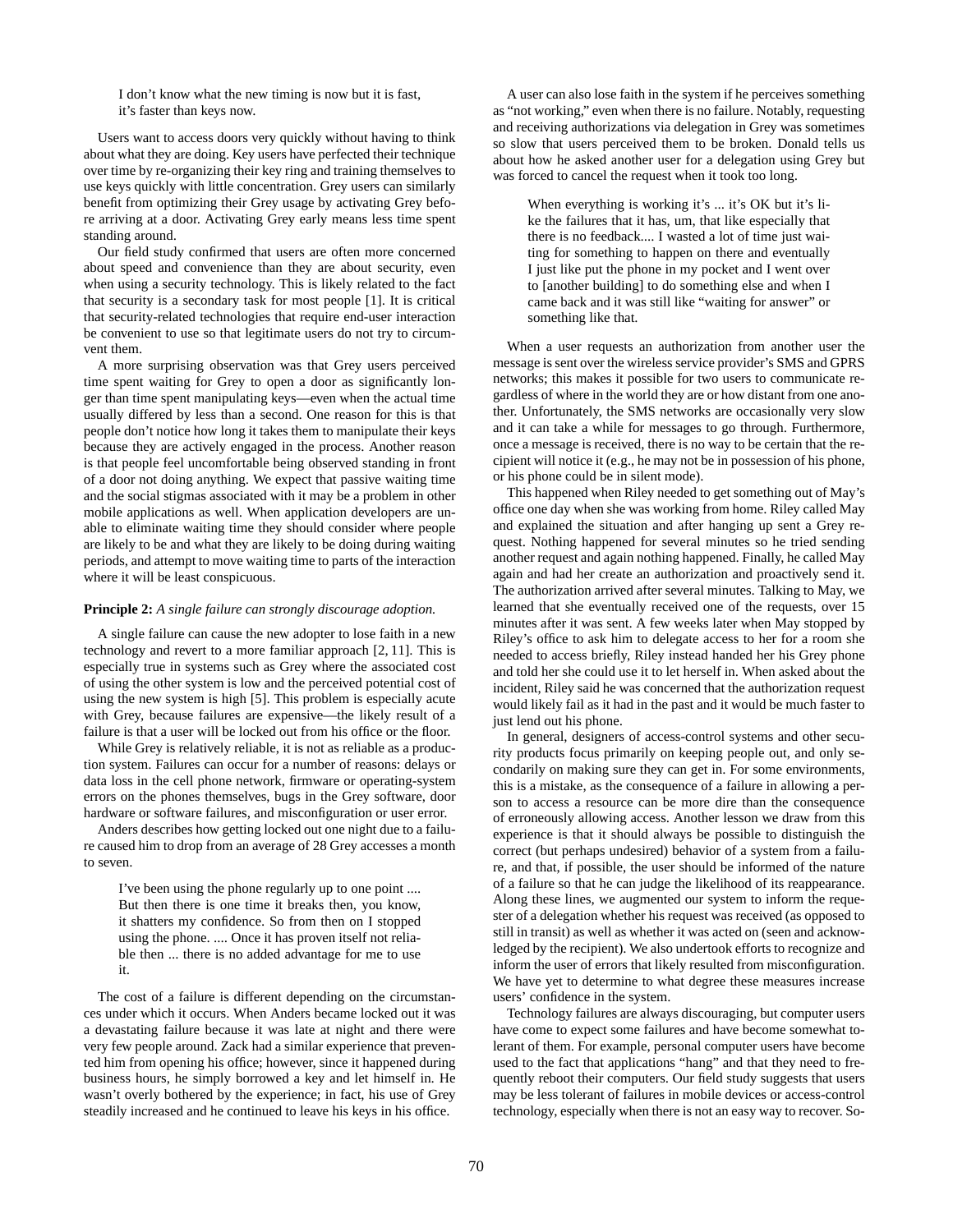

**Figure 6: Left: Old reactive delegation interface. Right: New proactive delegation interface.**

me Grey failures required users to get an administrator to "reboot their door." Users had a low tolerance for this when it occurred during working hours, but users who experienced this problem late at night found it completely unacceptable. Grey could be improved by both making it more stable and giving the user more feedback on the state of the system.

#### **Principle 3:** *Users won't use features they don't understand.*

Users are reluctant to use options provided by the interface when they don't properly understand the consequences. They are most likely to pick the option they understand the best, even when they know it is not the option they want. This is exacerbated in situations when users do not know whether they can backtrack after making a selection [5]. In our study we witnessed users passing up more effective methods of delegation for less effective but simpler-tounderstand methods.

When reactively creating a delegation in response to another user's access attempt, a Grey user needs to choose among a set of possible delegations computed by the phone. For example, if Alice is asking Bob for help, Bob could delegate directly to Alice, or he could delegate to Charlie if he knows that Charlie has already delegated to Alice. The delegations could also convey different levels of authority, involve indirection through groups, etc. In a system populated with credentials, any of typically at least a handful of different delegations can satisfy an incoming request.

The initial interface design, shown in Figure 6, attempted to present all the possible delegations to the user as a list. On a full-size computer screen this could probably be managed in an understandable way with any of a number of interface designs. The Nokia N70, however, has a screen resolution of 176x208 pixels, which allows only about 20 characters to be displayed on a single line. With so little screen real estate it becomes very difficult to display all the relevant information to the user at once. Hence, we introduced abbreviations to describe the different kinds of delegation, and decided to forego including any instructions on the interface itself. Even so, delegations were often too long to fit on one line and scrolled off the screen (though the full line could be seen with two additional button clicks). We believed that users would be willing to learn the abbreviations (there were only two) and put up with the brevity of the representation; in exchange, they would have the convenience of being able to answer a help request simply by scrolling through and clicking on an item on a list.

It quickly became clear that this interface was not meeting users' needs. Of the five users who created delegations in the first month of use, none actually knew what all the different options meant. For example, after observing Riley responding to a request from Donald we asked why he had selected "Allow Once" as opposed to giving a longer delegation. He replied that the "Allow Once" option was the only one he understood.

An obvious solution was to re-implement the interface as a wizard. A wizard is a user interface that constrains the user to doing a task one step at a time in a specific sequence, often stepping through several screens to complete the task. Though wizards are very useful in many situations, one of their biggest pitfalls is that they can unnecessarily make a short task much longer by forcing the user to go through multiple screens instead of just one. This, in fact, was the main reason why we didn't use a wizard in the first place.

However, after we implemented a wizard interface for proactive delegations and got a positive reaction from users (the interface problem described here relates to reactive, rather than proactive, delegation), we decided to do the same for reactive delegation. Using a wizard, the user could specify each different part of the delegation (e.g., what kind of delegation, to whom) on a separate screen, with a screen of instructions preceding each input screen.

We built a small paper prototype of the new reactive delegation interface and asked several users to respond to a request from Bob to get into their office. If they elected to "Allow Once" we asked them to assume they had a good reason to create a longer delegation. We got a very positive result: all eight users were able to successfully create their intended policies and were able to understand all the options. However, five of the eight users asked still initially selected "Allow Once." Anthony explained that even though he knew Bob he didn't want to give him access without talking to him first.

I want to have a conversation with [Bob] before I give [access to my office] to him for all time.

In summary, we learned that even technically savvy and motivated users as a rule were not willing to put much effort into learning how to use a concise but not immediately clear interface. Providing cues to users about how to use features is particularly problematic on hand-held devices with small screens. Grey users told us they were ignoring most menu options because they did not understand them. Since the small screen precluded adding clarifying words to the existing interface, we switched part of the system to a wizard interface that broke a task up into several small steps. This may be a good solution for other mobile applications as well.

#### **Principle 4:** *Systems that benefit from the network effect are often untenable for small user populations.*

A system benefits from the *network effect* if the addition of a new user causes existing users to get extra benefit from the system. Such a system becomes truly useful when it accumulates a critical mass of users; conversely, the system can be of little utility to its users until critical mass is achieved [20].

One of the most potentially useful things about Grey is the ability of users to spontaneously give out delegations to each other. One of the reasons Grey was designed to work on off-the-shelf smartphones was to increase the potential user base. Unfortunately, our software does not yet run on very many kinds of phones, and thus currently only the 19 users in our study and the 10 Grey project members are able to delegate to each other.

Some people with offices or cubicles in our building could have benefited from using Grey phones but were unable to participate in our study because they subscribed to a cell phone service that was incompatible with the Nokia N70 phone. Because only a fraction of the people in our building have Grey phones, some of our study participants found they had little need to delegate. Those participants who did not have offices often had no resources worth delegating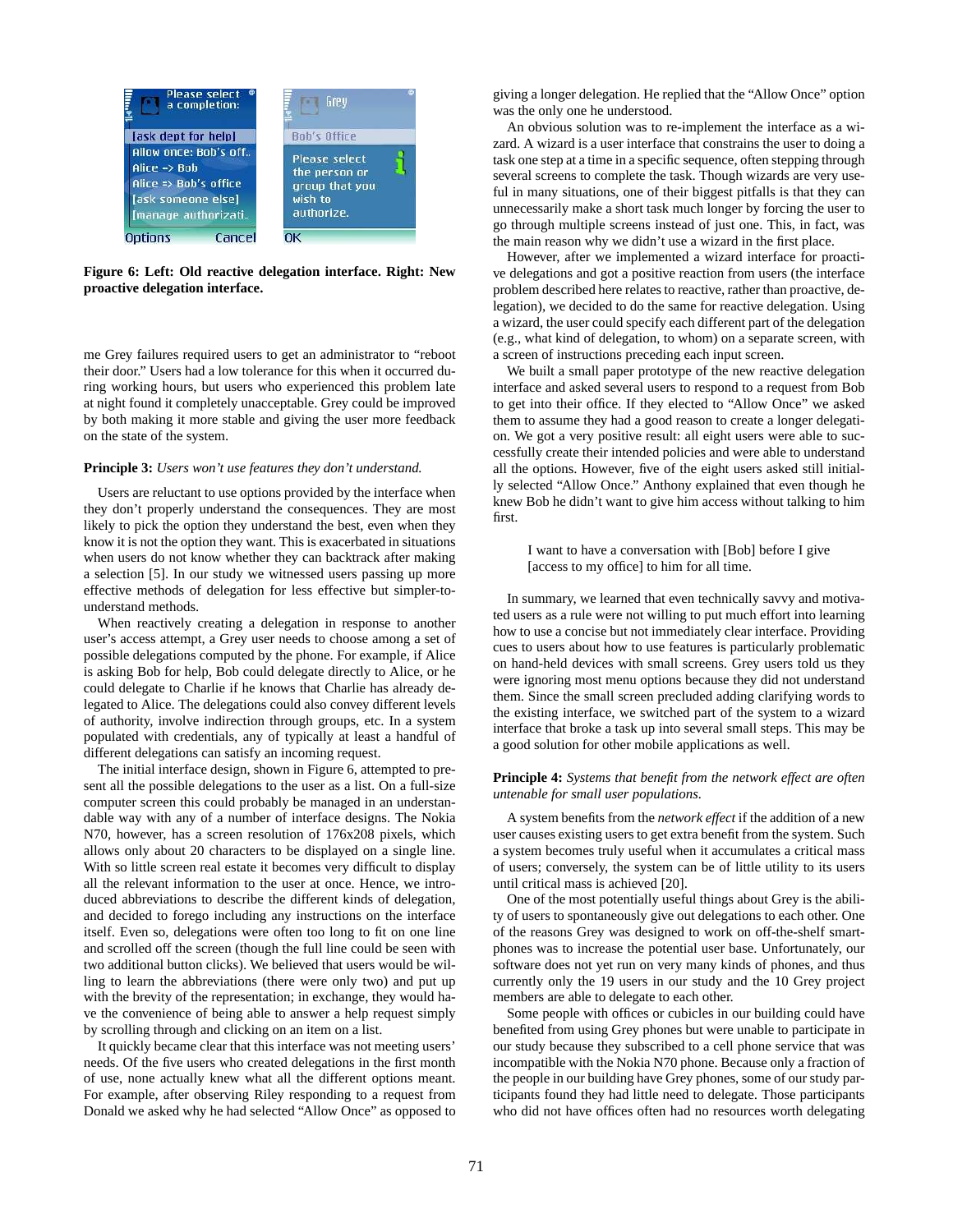since they typically had access only to common areas readily accessible by all the participants.

Moreover, users recognized that the small user base meant that the utility they would derive from Grey would be limited, and this perception discouraged them from pre-configuring their Grey software to make delegations easier to issue. Ironically, this meant that once there was an opportunity or need to delegate, the cost of delegating was higher.

Anthony explained why he had not added anyone to his Grey address book, the first step in proactively delegating access.

I haven't because I am only working with one person that has a Grey phone right now and he sits in a cube. ... I didn't see any reason to add him. ... Since he doesn't have an office what would I gain by adding him to my address book?

During the study we noticed many occasions when Grey could have been very useful, but unfortunately the potential recipient of a delegation did not have a Grey phone and would only have needed one for that one occasion. For example, Grey users sometimes had visitors come to their offices after the perimeter doors had been locked. Anders mentioned that he conducted user studies in the second floor lab on weekends and had to wait by a perimeter door to let participants in.

Unfortunately, this bootstrapping problem cannot be solved easily, though steps can be taken to prevent users from becoming discouraged by the apparent lack of situations in which the new technology can be useful. When there are start-up costs that are typically amortized over many uses of a technology—as is the case with filling a Grey address book with potential recipients of delegations—these costs could instead be paid up front or amortized by other benefits (e.g., a prize for the most active user). That way when an actual need to use the system arises, all the startup costs have already been paid, minimizing the overhead to using the system. The network effect may also be dealt with by making non-Grey users more active in the system. This could be done by allowing Grey users to unlock a door remotely, much like a buzzer system in an apartment building, so that non-Grey users can benefit from the system.

There are many technologies that are of limited use in a vacuum. In order to do interesting things with them you need to know other people who own interoperable devices. To get the most use out of a Grey-like system, all people who interact with Grey-enabled doors should have Grey-enabled phones. Unfortunately, limitations in currently-available smart phones and budget restrictions made it difficult for us to make Grey available to as many people as we would have liked for our field study. Developers of mobile applications can reduce this problem by developing code that depends as little as possible on specific hardware platforms. Hopefully, as smartphone technology improves this will become less of a problem. In the meantime, field studies might include incentives to help bootstrap use of the system.

#### **Principle 5:** *Low overhead for creating and changing policies encourages policy change.*

One of the main goals in designing Grey was to enable users to create access policies that are more flexible, convenient, and secure than the policies designed to be enforced by keys. We explore this topic in depth in a separate work [3] and discuss it here only briefly.

The pre-Grey access policy in our building illustrates the very coarse granularity of most key-based policies. For example, a role-based key policy resulted in students, staff and faculty being given different keys. Student keys opened a minimum number of doors, because students were judged less responsible than faculty and staff. Ethan, a student, told us how he needed access to one supply closet every couple of weeks but since he wasn't given a key he had to go find someone to let him in every time. He could not obtain a key because the key to the closet also opened other areas to which he was not permitted.

In addition to not always allowing the enforcement of the desired policy, obtaining new keys is typically a time-consuming process, making it inconvenient to use keys when on-the-fly delegation is needed. Sara told us how she kept a spare set of keys in her office to lend to temporary employees while they waited to get their official keys. In some cases, it could take more than a month to obtain keys for a new temporary employee. Amy had a similar story: she too kept extra keys to lend while official ones were being requested. She once accidentally gave a new employee the key that opened her office as well as the outer doors. Though she was able to recover the key, the experience reminded her how careful she had to be when lending keys; the one she had mistakenly lent out could easily have been copied.

The inability of keys to express precise or ad-hoc delegations gives rise to the use of *hidden keys*, keys hidden in public locations where they are available for group or emergency use. There were three sets of hidden keys maintained by users in our study. In each case the hidden keys were used as a way to allow all members of a group occasional access to an area without giving each member of the group an individual key. The use of these keys was unregulated and it was often unclear who knew about the hidden key or who was using it.

Thomas tells us that the shared key works on the honor system and that occasionally keys would go missing:

People just come and take [a shared key] and, um, people are very good about bringing them back. ... Once or twice people have, including me, has accidentally taken [a shared key] home with them or something like that. And I send out a mail like, um, could someone please bring back this key.

After its introduction, delegations made through Grey started taking the place of hidden keys. In some cases, people who had access to doors via the hidden keys were not issued a corresponding delegation in Grey. In most cases, this was because the users had access via the hidden key as a side-effect of the clumsiness of keys, rather than as part of a desired policy.

For example, with keys and hidden keys Anthony had little to no control over who could get into his lab. As a consequence, Mark, who knew where a set of hidden keys was located, was given inadvertent access to the lab. However, Anthony saw no reason for Mark to access the lab, so he didn't issue Mark a corresponding delegation via Grey. Thus, the policy enacted by Grey was more secure (from the standpoint of Anthony) than the policy implemented by keys.

With Grey, users also began to delegate access more casually. Of our 19 users, 11 received delegations to resources that they previously could not access. For example, Ethan had an occasional, but not very pressing, need to access Keith's office. Ethan hadn't previously had a key to the office because Keith judged that it wasn't worth the effort to procure him a key. With Grey, delegating was sufficiently easy that Keith immediately delegated access to Ethan. Keith describes his reasoning:

[Delegation with Grey] was easy. Getting a key for him would not have been easy. I don't know, it just sorta came up, now that [I] am using Grey [I] can do this kinda thing.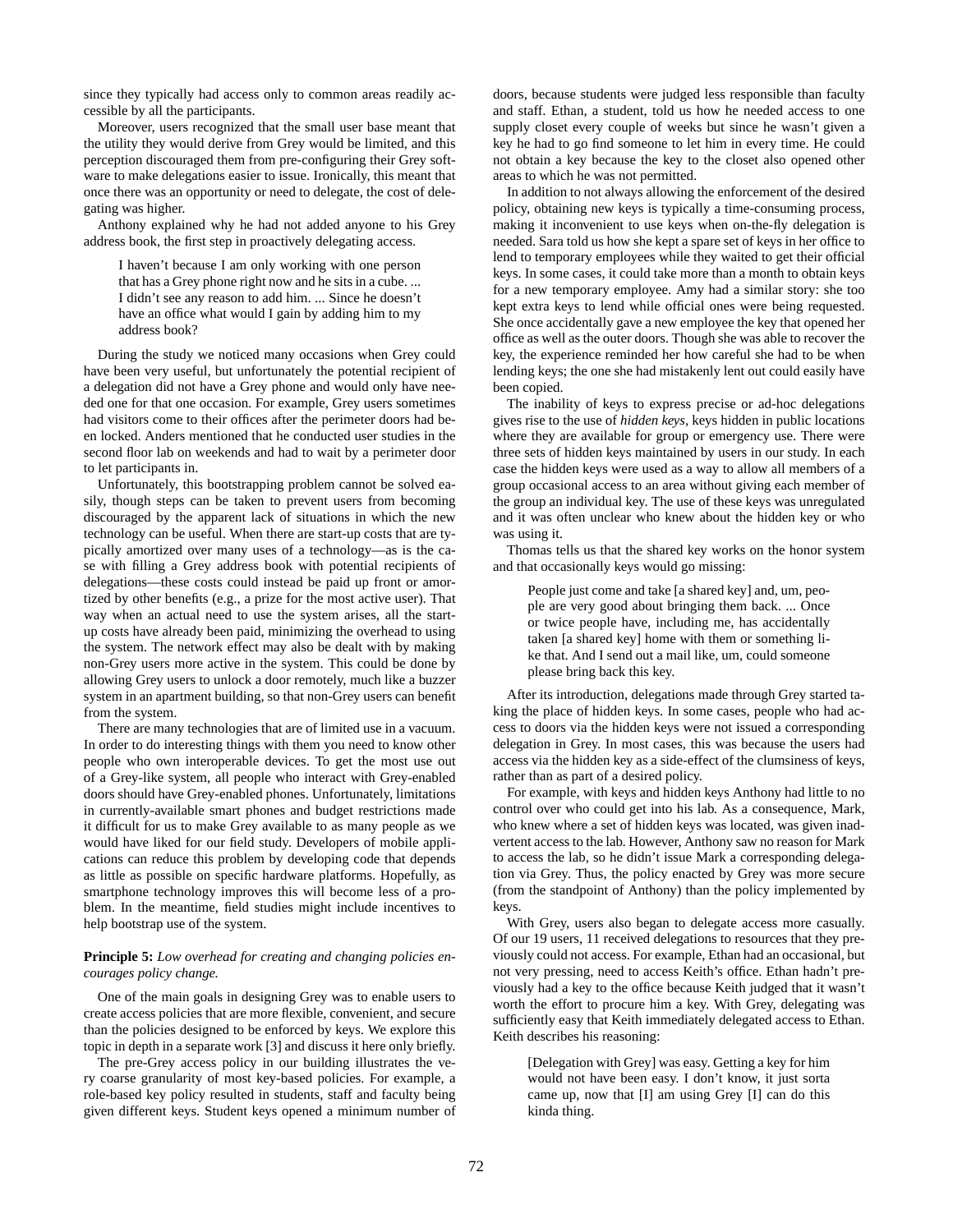By allowing easy-to-implement, fine-grained control, Grey empowers users to make new policies that better fit their needs. In a separate paper we provide an in-depth analysis of how policies implemented using Grey compare with users' ideal policies and existing policies implemented using keys. We interviewed users to determine their ideal access control policies for Grey-enabled resources they control, as well as the the actual access control policies they had implemented using existing keys. We used Grey log file data to determine what policies users implemented with Grey. We found that Grey policies correctly matched the user's ideal policy for 95% of the access-control rules. In all other cases the ideal policy specified capabilities not currently implemented in Grey. In contrast, existing key policies correctly implemented between 30% and 92% of the ideal access-control rules, depending on what assumptions were made about who had access to hidden keys [3].

When a new technology makes it easy to do something, it is likely that people will do it—but only if it was something that they were interested in doing in the first place. Prior to Grey, creating and changing access-control policies in our building was extremely difficult, requiring that new keys be made, old keys be returned, or locks be re-keyed. Even if the distribution and creation of keys was optimized it would still be inconvenient for users since at least one third party, the locksmith, would need to be involved. Grey users in our building were able to quickly and easily give shortterm or long-term access to other Grey users without needing to involve anyone else. We observed Grey users creating new policies that would not have been worth the effort for them to implement without Grey. Our field study suggests that people have needs for access-control policies to physical spaces that are difficult to implement with keys, and that there is a need for a system like Grey that enables more flexible policies.

#### **Principle 6:** *Unanticipated uses can bolster acceptance.*

Unanticipated uses are a good sign for a system that potentially suffers from the network effect. Increased usefulness bolsters acceptance which in turn encourages more people to join the system. The unexpected uses our participants found for Grey show how such a system can have more value than as simply a replacement for physical keys. Future designers should keep these types of use cases in mind to ensure that their user interfaces are sufficiently flexible to allow unintended uses of new technology.

One unanticipated use of Grey was unlocking office doors from the inside. Eric commented that his favorite part of Grey was that he no longer needed to get up from his desk to open the door to let someone in. He simply unlocked the door with his phone and told them to come in. This was a very useful feature to him, because during meetings when his office was full it could be difficult to find a path to walk to the door. Additionally, he found getting out of his chair to open the door disruptive to his work.

Being able to unlock a door from a distance is useful in other situations as well. While doing the videotaping discussed earlier we watched a few Grey users participate in a group dinner in the kitchenette. For various reasons, different members of the group needed to go in and out through the locked door. Eric quickly realized the inefficiency of using keys and simply put his phone on the table. Every time a group member headed for the door he would hit a button and the door would unlock.

Other users discussed how enjoyable it was to surprise friends by unlocking the door from a distance. Logan pointed out how the phone was a "cool new toy" making it fun to play with. He also commented on the "satisfying" clicking noise the door made when it unlocked.

System designers often focus their design efforts on a "killer app," or application that best demonstrates the advantage of their system. In doing this they often neglect, or even fail to think of, other modes of use for their system, which, even if trivial or tangential to the main intended use, nevertheless have the potential to strongly encourage users to adopt the new technology. We were surprised by some of the uses people made of the Grey system. Using a Grey phone as a remote control to unlock a door from a distance was one such unanticipated use. Now that we realize that people want to use Grey in this way, we will consider interface changes that will further encourage this use. Without a field study we would have been completely unaware of this use of our system.

## **5. DISCUSSION**

Our observations of users in our study crystallize into several intertwined themes. The first theme is that users overwhelmingly treat their Grey-enabled phones as appliances. Users expected Grey to simply work—failure, latency, and inconvenience were not tolerated. We hypothesize that these expectations carry over from users' previous experiences with mobile phones and keys, which have simpler capabilities and fewer failure modes, but we were surprised that the additional functionality offered by Grey didn't engender greater tolerance for some tradeoffs. It is notable that users are typically willing to tolerate some level of undesired latency and failure (e.g., the need to reboot) when using their personal computers; this tolerance did not extend to what are, essentially, mobile personal computers.

The second theme has to do with user interfaces for taking advantage of the advanced functionality that Grey makes possible (e.g., creating policies with groups and roles). Although interviews with users indicated that many were interested in advanced features (e.g., most users used groups and roles when describing their ideal access policies), in practice almost all users simply wanted to achieve the desired effect (for a particular door to open) as quickly and with as little user-interface manipulation as possible even if this meant giving up on more complicated goals. Our initial interfaces, which were designed as a compromise between maximum efficiency and richness of features, satisfied almost nobody—most users wanted more streamlined interfaces, and a minority needed more powerful ones. The best course may be to design completely separate interfaces for the most basic and for advanced functionality, despite the claim of most users that they desire more than just basic features; we are currently pursuing this course with Grey.

The third theme, which emerged as being interwoven with the first two, is that the education, interests, and skills of a user population do not necessarily affect the kinds of user interfaces that the population finds useful. In particular, our users were on average extremely well-educated, tech-savvy gadget lovers, yet they showed little inclination or ability to learn to use any of our less than completely intuitive interfaces. Most understood the complexity hidden away behind the user interface, and appreciated the benefits that it could offer, but nevertheless had little patience for latency or inconvenience and therefore did not take advantage of Grey's features as much as we had anticipated they would.

Taken together these themes and the six principles discussed earlier demonstrate the importance of emphasizing ease of use and convenience in smartphone and mobile-device applications—even if they are targeted at "power users." Unintuitive interfaces, system failures, and latency caused users in our study to avoid using some of the features provided by Grey, or to avoid using the system completely. However, we saw that when users found Grey features convenient to use, they took advantage of the flexibility it offers to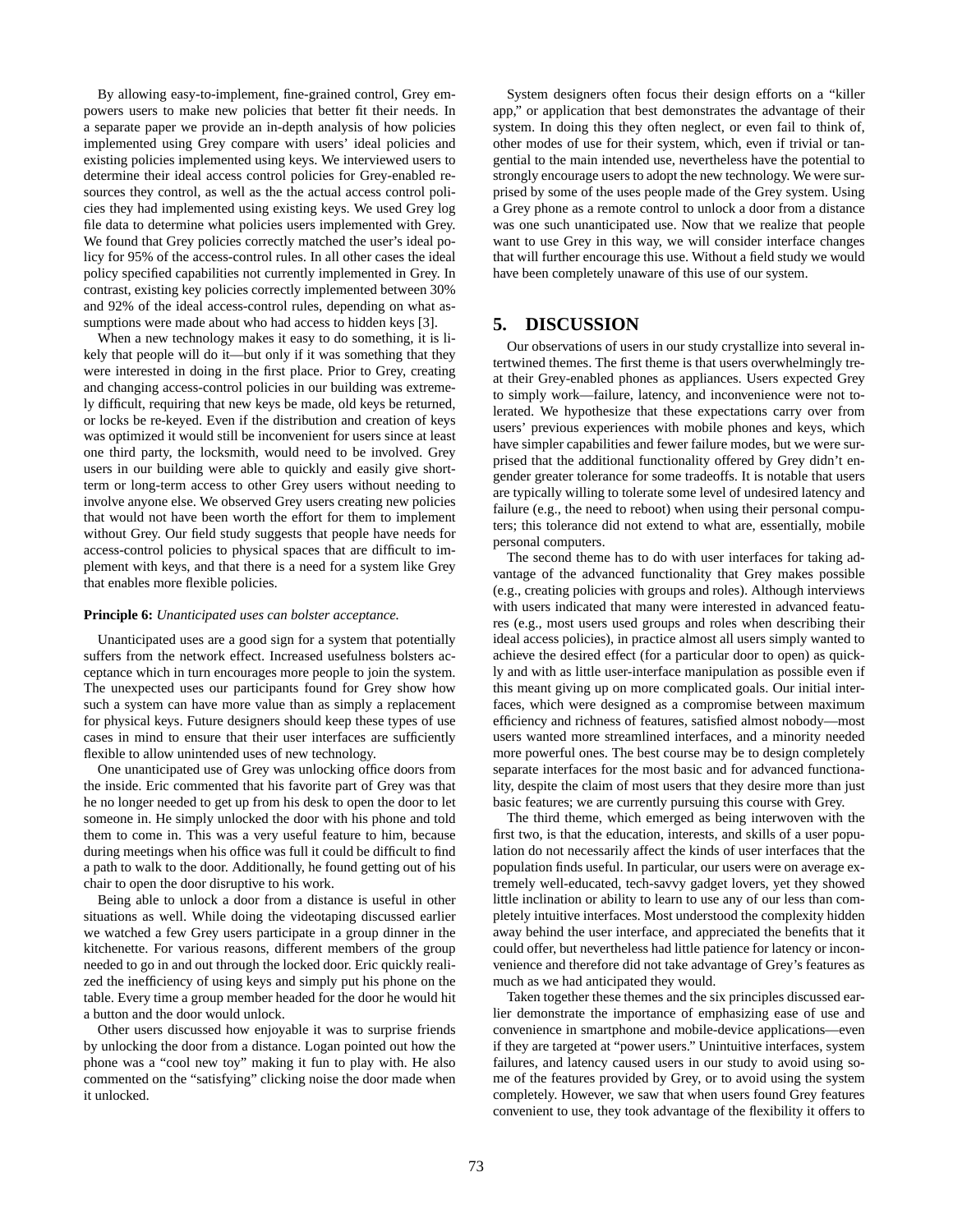create access-control policies that more closely matched their needs than was feasible using keys.

While most of our participants were technically educated, we also observed users, some beyond the scope of this study, who were not. Most of our findings apply to the non-technical users as well as our technical ones. Indeed, we had expected to find our technical users would use more of Grey's advanced features and would not have the kinds of difficulties that we expected from non-technical users; instead, we found that our technical users generally behaved the way we expected less technical users to behave. Overall, we believe the lessons learned are generalizable to a wider population, though future studies with a more diverse set of users would help validate this.

Finally, many of the lessons we have learned from deploying Grey and and the specific ways in which general principles manifested themselves in this deployment have already shown themselves useful in assisting with the design of other mobile-device-based systems, such as a people-finder application being developed at Carnegie Mellon [10].

## **6. ACKNOWLEDGMENTS**

We thank all the students and staff that have worked to make Grey successful. We would also like to acknowledge the assistance of Rob Reeder in the writing of this paper.

This work was supported in part by National Science Foundation Cyber Trust Grants CNS-0433540 and CNS-0627513, and U.S. Army Research Office contract no. DAAD19-02-1-0389 ("Perpetually Available and Secure Information Systems") to Carnegie Mellon University's CyLab.

#### **7. REFERENCES**

- [1] A. Adams and M. A. Sasse. Users are not the enemy. *Commun. ACM*, 42(12):40–46, 1999.
- [2] A. Bandura. *V.S. Ramachaudran (Ed.),Encyclopedia of Human Behavior*, volume 4, chapter Self-Efficacy, pages 71–81. Academic Press, New York, 1994.
- [3] L. Bauer, L. Cranor, R. W. Reeder, M. K. Reiter, and K. Vaniea. Comparing access-control technologies: A study of keys and smartphones. Technical Report CMU-CYLAB-07-005, Carnegie Mellon University, 2007.
- [4] L. Bauer, S. Garriss, J. M. McCune, M. K. Reiter, J. Rouse, and P. Rutenbar. Device-enabled authorization in the Grey system. In *Proceedings of the 8th Information Security Conference*, pages 431–445, Sept. 2005.
- [5] L. R. Beach and T. R. Mitchell. A contingency model for the selection of decision strategies. *The Academy of Management Review*, 3:439–449, 1978.
- [6] A. Beaufour and P. Bonnet. Personal servers as digital keys. In *Proc. 2nd IEEE International Conference of Pervasive Computing and Communications*, Mar. 2004.
- [7] C. Braz and J. Robert. Security and usability: The case of the user authentication methods. In *IHM '06: Proceedings of the 18th International Conference on Association Francophone d'Interaction Homme-Machine*, pages 199–203, 2006.
- [8] Smart mobile device market growth remains steady at 55%. Canalys Research Release 2006/071, July 2006. Available at http:

//www.canalys.com/pr/2006/r2006071.htm as of Sept. 23, 2006.

[9] X. Cao and L. Iverson. Intentional access management: Making access control usable for end-users. In *Symposium On Usable Privacy and Security (SOUPS)*, 2006.

- [10] J. Cornwell, I. Fette, G. Hsieh, M. Prabaker, J. Rao, K. Tang, K. Vaniea, L. Bauer, L. Cranor, J. Hong, B. McLaren, M. Reiter, and N. Sadeh. User-controllable security and privacy for pervasive computing. In *Eighth IEEE Workshop on Mobile Computing Systems and Applications (HotMobile)*, Feb. 2007.
- [11] F. D. Davis. Perceived usefulness, perceived ease of use, and user acceptance of information technology. *MIS Quarterly*, 13(3):319–340, Sep 1989.
- [12] P. Dourish, E. Grinter, J. D. de la Flor, and M. Joseph. Security in the wild: User strategies for managing security as an everyday, practical problem. *Personal Ubiquitous Computing*, 8(6):391–401, 2004.
- [13] D. F. Ferraiolo, D. M. Gilbert, and N. Lynch. An examination of federal and commercial access control policy needs. In *16th National Computer Security Conference*, pages 107–116, 1993.
- [14] S. L. Garfinkel and R. C. Miller. Johnny 2: A user test of key continuity management with S/MIME and Outlook Express. In *SOUPS '05: Proceedings of the 2005 Symposium on Usable privacy and security*, pages 13–24, 2005.
- [15] S. Gaw, E. W. Felten, and P. Fernandez-Kelly. Secrecy, flagging, and paranoia: Adoption criteria in encrypted email. In *CHI '06: Proceedings of the SIGCHI conference on Human Factors in Computing Systems*, pages 591–600, 2006.
- [16] E. Geelhoed, P. Toft, S. Roberts, and P. Hyland. To influence time perception. In *CHI '95: Conference companion on Human factors in computing systems*, pages 272–273, 1995.
- [17] R. Geist, R. Allen, and R. Nowaczyk. Towards a model of user perception of computer systems response time. In *CHI '87: Proceedings of the SIGCHI/GI conference on Human factors in computing systems and graphics interface*, pages 249–253, 1987.
- [18] M. Hildebrandt, A. Dix, and H. A. Meyer. Time design. In *CHI '04 Extended abstracts on Human factors in computing systems*, pages 1737–1738, 2004.
- [19] A. Kapadia, G. Sampemane, and R. H. Campbell. Know why your access was denied: Regulating feedback for usable security. In *CCS '04: Proceedings of the 11th ACM Conference on Computer and Communications Security*, pages 52–61, 2004.
- [20] M. L. Katz and C. Shapiro. Systems competition and network effects. *Journal of Economic Perspectives*, 8(2):93–115, Spring 1994.
- [21] R. A. Maxion and R. W. Reeder. Improving user-interface dependability through mitigation of human error. *International Journal of Human-Computer Studies*, 63(1-2), 2005.
- [22] J. Nielsen. *Usability Engineering*, chapter 5. Morgan Kaufmann, 1994.
- [23] U. Piazzalunga, P. Salveneschi, and P. Coffetti. The usability of security devices. In L. F. Cranor and S. Garfinkel, editors, *Security and Usability: Designing Secure Systems that People Can Use*, pages 221–241. O'Reilly, 2005.
- [24] C. Taylor. Global mobile phone connections hit 2.5bn. The Register, Sept. 2006. Available at http://www.theregister.co.uk/2006/09/08/ mobile connections soar/ as of Sept. 27, 2006.
- [25] B. Tognazzini. *Tog on Interface*, chapter 6. Addison-Wesley Professional, 1992.